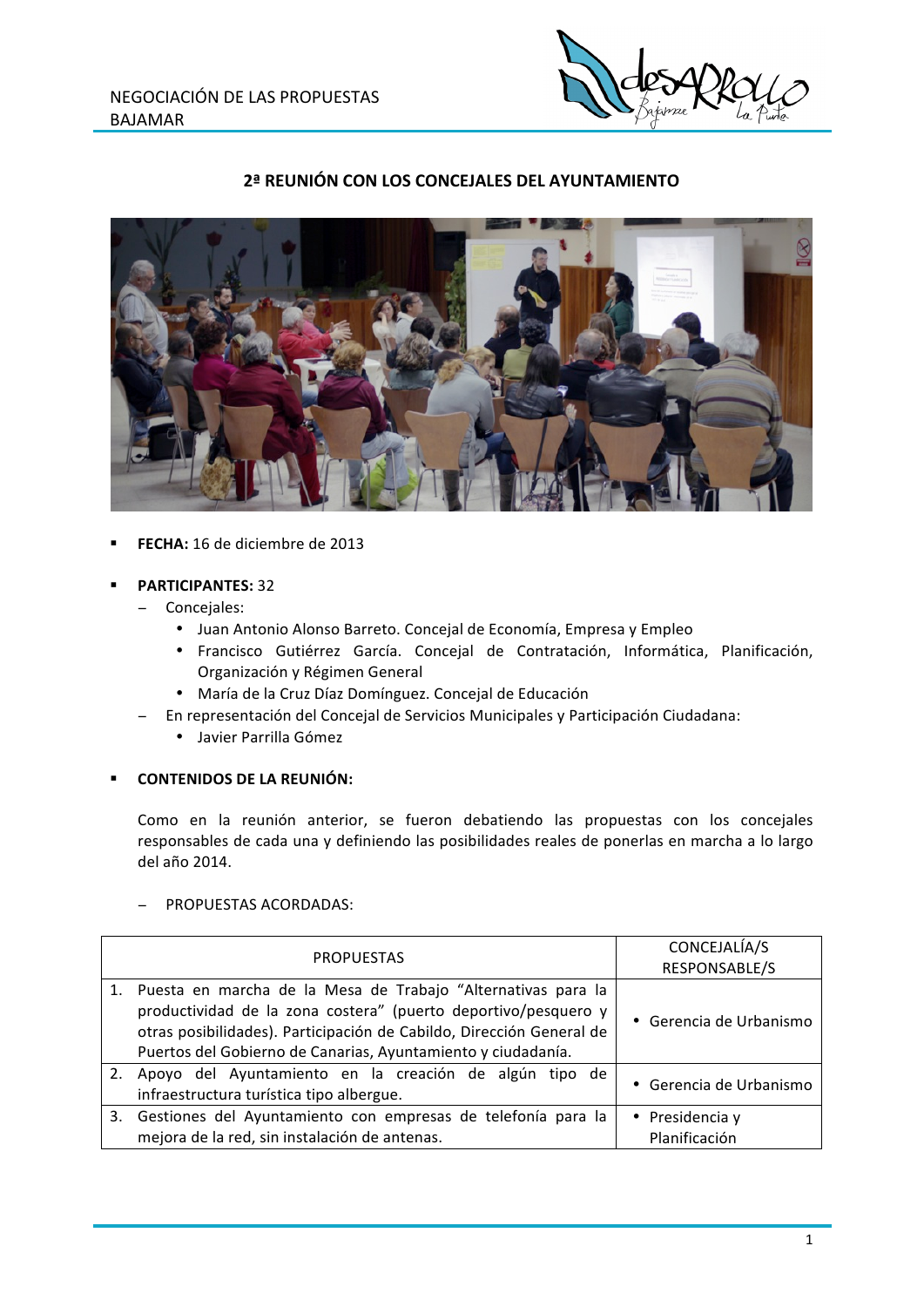# NEGOCIACIÓN DE LAS PROPUESTAS **BAJAMAR**



|    | <b>PROPUESTAS</b>                                                                                                                                                                                                                                                                                                                                                                                                                                                                                                              | CONCEJALÍA/S<br>RESPONSABLE/S                                           |
|----|--------------------------------------------------------------------------------------------------------------------------------------------------------------------------------------------------------------------------------------------------------------------------------------------------------------------------------------------------------------------------------------------------------------------------------------------------------------------------------------------------------------------------------|-------------------------------------------------------------------------|
| 4. | Jornadas de información con la FECAM (Federación Canaria de<br>Municipios) donde se debatan las diferentes opciones para mejorar<br>los servicios de Internet.                                                                                                                                                                                                                                                                                                                                                                 | • Presidencia y<br>Planificación                                        |
| 5. | Reunión con la Directora del Servicio Canario de Salud para<br>informar sobre las posibilidades de abrir un Centro de Salud o<br>Periférico en Bajamar.<br>- A partir de las conclusiones de la reunión y con el apoyo del<br>Ayuntamiento, diseñar acciones para fomentar que se<br>empadrone la población, relacionadas con éste y otros<br>servicios.                                                                                                                                                                       | • Sanidad<br>• Presidencia y<br>Planificación                           |
| 6. | Mejora de las señalizaciones propias del pueblo (acceso a piscinas,<br>playa, polideportivo): está previsto un Plan de mejora de la<br>señalización para el 1 <sup>er</sup> trimestre de 2014.                                                                                                                                                                                                                                                                                                                                 | • Seguridad Ciudadana                                                   |
| 7. | Reunión con representantes de la Policía Local para tratar temas de<br>seguridad en el pueblo. Hacer las gestiones para la posible<br>asistencia de responsables del cuerpo de Policía Nacional.                                                                                                                                                                                                                                                                                                                               | Seguridad Ciudadana                                                     |
| 8. | Reducir el tamaño de la parada de taxis y poner panel con número<br>al que llamar: este tema se abordará en la próxima reunión de la<br>Mesa del Taxi, prevista para enero de 2014 y así consensuarlo con<br>el sector.                                                                                                                                                                                                                                                                                                        | · Seguridad Ciudadana                                                   |
| 9. | Mapa turístico en las paradas de guaguas con información del<br>pueblo.                                                                                                                                                                                                                                                                                                                                                                                                                                                        | • Seguridad Ciudadana                                                   |
|    | 10. Mesa de trabajo para coordinar el apoyo necesario de la<br>comunidad educativa en sus actividades.                                                                                                                                                                                                                                                                                                                                                                                                                         | · Educación                                                             |
|    | 11. La escuelita:<br>- Porche en la entrada y pintado: se realizarán las gestiones con<br>los propietarios, a través de la Concejalía de Educación, para<br>hacer un porche desmontable y el pintado.<br>- Instalación de un cartel con el nombre de la escuelita y su<br>adecuada señalización.<br>- Se buscará, con los técnicos de URBASER, una alternativa para<br>el traslado de los contenedores de basura.<br>- Estudiar la posibilidad de su traslado en la Mesa de Trabajo<br>relacionada con la comunidad educativa. | • Educación<br>• Obras e<br>Infraestructuras<br>• Servicios Municipales |
|    | 12. Se buscará, con los técnicos de URBASER, una alternativa para<br>reubicar los contenedores de basura de la Avenida del Gran Poder.                                                                                                                                                                                                                                                                                                                                                                                         | • Servicios Municipales                                                 |
|    | 13. Plan participativo de Uso de las piscinas.                                                                                                                                                                                                                                                                                                                                                                                                                                                                                 | • Servicios Municipales                                                 |
|    | 14. Campaña de limpieza general del pueblo. Se realizarán, como<br>estaba previsto, 3 zafarranchos generales además de los que<br>discrecionalmente se hacen en las fiestas. En el caso de que los<br>vecinos acordaran la necesidad de hacer más, esta demanda<br>deberá ser canalizada a través de la Asociación de Vecinos.                                                                                                                                                                                                 | • Servicios Municipales                                                 |
|    | 15. Arreglar las jardineras y poner plantas acordes al lugar, resistentes<br>a la maresía.                                                                                                                                                                                                                                                                                                                                                                                                                                     | • Economía, Empresa y<br>Empleo<br>• Servicios Municipales              |